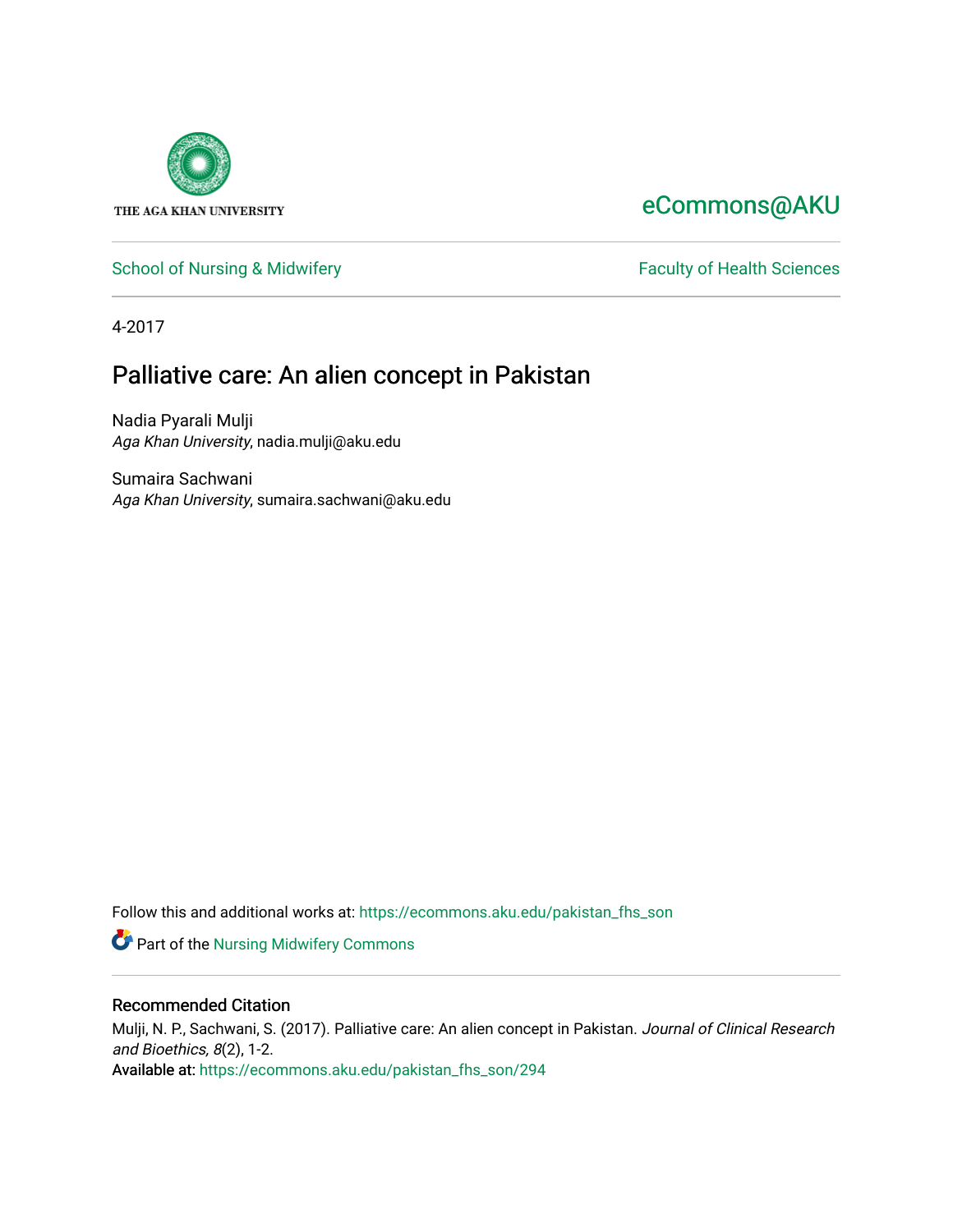

## Palliative Care: An Alien Concept in Pakistan

#### **Nadia Pyarali Mulji**\* , **Sumaira** Sachwani

*Aga Khan University School of Nursing and Midwifery Pakistan, Pakistan*

\***Corresponding author:** Nadia Mulji, Aga Khan University School of Nursing and Midwifery Pakistan, Pakistan, Tel: +92332302484; E-mail: nadia.mulji@aku.edu

**Received date:** March 15, 2017; **Accepted date:** April 24, 2017; **Published date:** April 29, 2017

**Copyright:** © 2017 Mulji NP. This is an open-access article distributed under the terms of the Creative Commons Attribution License, which permits unrestricted use, distribution, and reproduction in any medium, provided the original author and source are credited.

## **Abstract**

Every living being has to die. Respecting a dying individual's personal values and preferences is a challenge. We live in a culture where family decisions are given priority over individual's wish. To address this challenge, a concept of palliative or comfort care is newly introduced in Pakistan. Palliative care is a multidisciplinary specialty that emphases on prevention and relieving suffering as well as supporting the optimal quality of life of patients and their families (Bailey, Harman, Bruera, Arnold, & Savarese,2014). In Pakistan, the concept of palliative care is like a newborn baby who needs a lot of ethical attention in terms of patient's autonomous decision, family members' care for the patient and the medical team's professional obligations. So, in a tug of war between the medical team and the family, the patient should not suffer. I, as a nurse, would like to create a universal familiarity and awareness about palliative care and its associated ethical concerns and suggest nurse's responsibilities to promote comfort care at home.

"There is an appointed time for everything. A time to give birth and a time to die". Ecclesiastes 3:2

**Keywords:** Lymphoma; Palliative; Autonomy; Paternalistic

## **Paternalism Vs. Ethics of Care**

#### **Commentary**

This paper is based on a scenario of a 30-year old young man with end-stage lymphoma. Нe mother wanted to do all possible interventions to treat his son. Нe medical team concluded that there is no further treatment option available. Нe physician wanted to send the patient home to spend time with his family and to prevent hospital induced complications, whereas the mother was not willing to take him home. In such situation, what would be the possible best decision for the patient who has a short expected survival time?

The analysis of the above case study highlighted different ethical issues:

## **Patient's Autonomy Vs. Institutionalized Decision**

Firstly, the patient has the autonomy to decide for himself. His choice of staying at home and spending time with his family needs to be respected. The patient feels more secured and fearless at home rather than in the hospital. In the West, the concept of individual autonomy or decision making is very important. Billings and Krakauer explained that autonomy in the end-of-life care describes that it is one's wish that can occur in the absence of interference from the physician and the family [1]. However, in the Pakistani context, family decisions are given importance over the individual's wish. We live in a society where every individual is interdependent upon each other e.g., the elderly is morally dependent on the children; the parent has moral responsibility towards the children. Нerefore, decisions are mostly institutionalized rather than autonomous. Moreover, autonomy is not apparent when patients are in a vulnerable and dependent condition.

Secondly, the family members cannot see their loved ones in pain and when they feel that the situation is beyond their control they insist on keeping the patient in the hospital using paternalistic approach. Ekore, Bolatito, Ekore and Ajayi define paternalistic approach as imposing one's set of value on others (2012). In Ethics, paternalistic approach gives a negative impression; it can be altered by ethics of care where the family has moral responsibility to care for their loved ones. Slote defines ethics of care [2] as not only imposing one's own ideas for caring someone, and for what is good for the person cared about, but also keeping in mind the way that the person perceives the world and his relationship to it. In Pakistani context, the family fear whether they will be able to manage the patient at home. Moreover, the family feels guilty if they do not take their patient to the hospital; this might be due to their less understanding and role in futile care. Moreover, the family and physician are obliged to do aggressive treatment though there is no cure available.

## **Non-maleficence and Justice**

Thirdly, the physician's emphasis is on early discharge to prevent the patient from hospital-acquired infection. Ferrell and Coyle define nonmaleficence as  $[3]$ , to act in a way that does not cause harm or injury to others. Furthermore, the physician also has a moral obligation to care for the patient. Besides this, in our culture, dialogue on deceased matter is a taboo, and therefore nurses, physician and family avoid discussion on such matters. Furthermore, the physician also has an obligation to justify the provision of health resources to other needy patients. If a patient is occupying a bed since two months without treatment, it is not justified for the patient who requires immediate intervention.

In the above analysis, all aspects are important, respect for patient's autonomous decision, family members' care for the patient and the medical team's professional obligations. So, in a tug of war between the